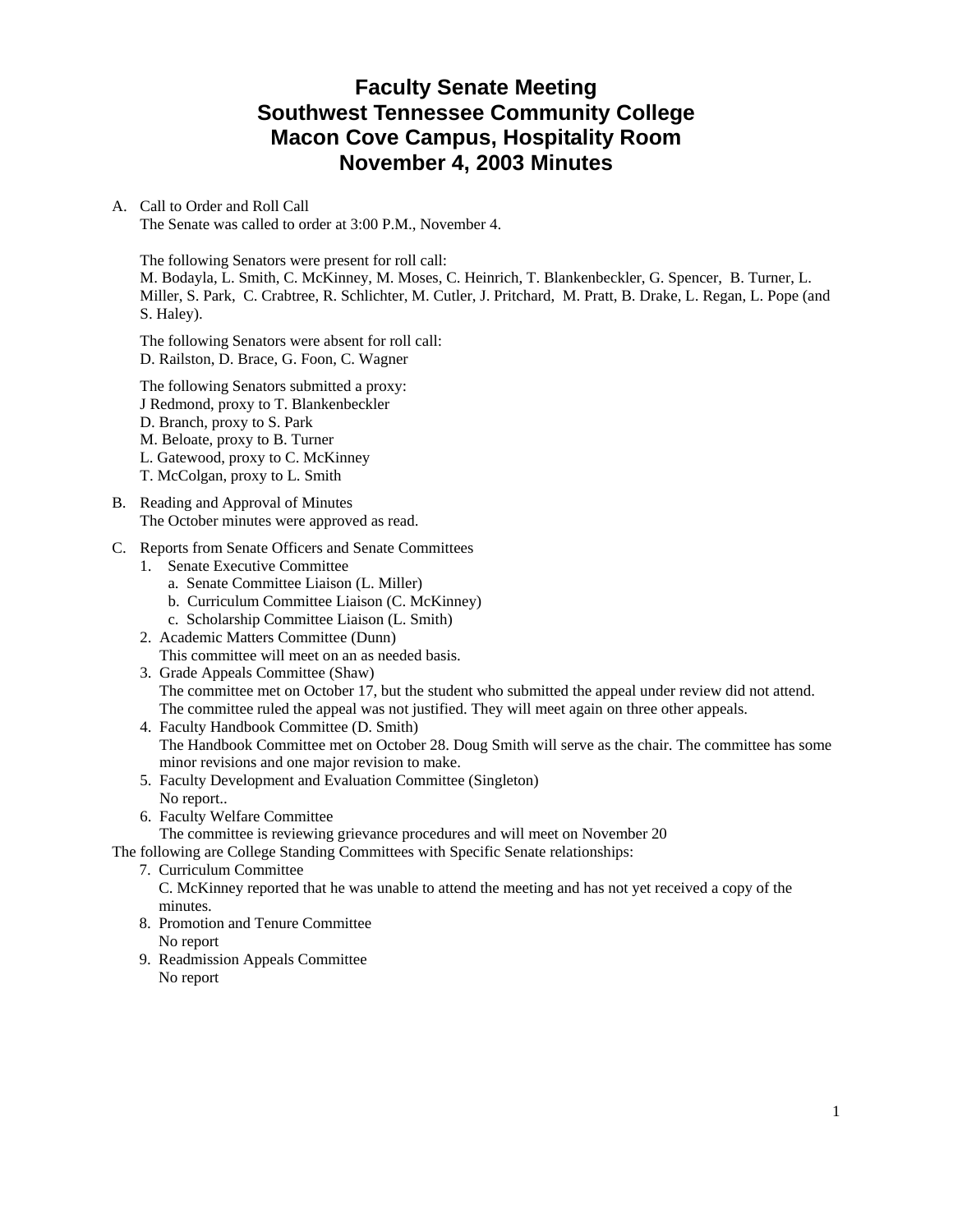- D. Unfinished Business
	- 1. Dr. Miller attended the meeting in order to answer questions about the following items of unfinished business:
		- a. 12-month contract study It is her opinion that the real issue is salary equity, especially the 9 month contracts versus the 12-month contracts. For now there will be no changes in the current 12-month assignments but if someone leaves, the position will convert to a 9-month position. She recommended that we wait for the President to make a statement.
		- b. 1/32 rule for summer school Dr. Miller does not believe this is in jeopardy, but summer offerings should meet the needs of the students. No one is guaranteed two classes to teach.
		- c. Salary equity study Dr. Essex wants the plan completed by March for board approval.
		- d. Campus safety Dr. Miller suggested a meeting with Dr. Dhingra, S. Haley, members of the Nursing faculty, and Chief Brown. The meeting will be Thursday, November 6, at 3 p.m. She feels that this matter is extremely important and needs to be addressed immediately.
		- e. ADA Concerns The cut in testing services is the biggest concern. Dr. Miller intends to meet with J. Bassett in order to find out what is going on. Tutoring and testing are two separate issues and the testing services were not cut due to budget cuts but due to student complaints.
		- f. Salary notification and benefits summaries Dr. Miller stated that every faculty member should receive a contract. A standard contract is being developed. She will address the issue of benefits summaries with Dr. Dhingra.
		- g. Non-reimbursable fees There is nothing we can do about this, but there is a potential for covering some of these fees from Faculty Development funds.
		- h. Dr. Miller brought up the topic of representation on the Senate for part-time faculty. S. Haley responded that the Senate constitution does not allow this. However, it may be a good idea for a representative from the Senate to listen to their concerns. This will be put on the agenda for the December meeting.

### E. New Business

- 1. S. Haley introduced Dr. Dhingra, the new Vice President of Finance. Dr. Dhingra spoke to the Senate and gave information about his background. He has 32 years of experience in administration and higher education. He stated that he has not yet evaluated the financial situation of the college but has the expertise to do so. He will also be taking a look at faculty salaries. He stated that the President desires the salary equity study to be completed in time for next year's budget.
- 2. Quality Enhancement Plan

J. Friedlander explained a new SACS requirement called a quality enhancement plan. This plan requires the school to choose one topic or concern to focus on this year related to improving student learning and to develop a plan for improvement in the chosen area. Examples of topics chosen by other schools include retention, student engagement, online learning, technology, advising, employment skills, and meeting student goals.

3. Promotion and Tenure Pool

The drawing for the Promotion and Tenure pool must be done at the December meeting. The possibility of having a teleconference for this meeting was suggested. M. Bodayla will look into this.

F. Adjournment

The Senate moved to adjourn at 4:45 P.M. The next Senate meeting will be on December 2 at 3:00. This meeting will either be held on the Union Avenue campus or be a teleconference.

## Southwest Senators and Senate Committees

## December Roll Sheet

### **2003-2004 Senate**

President: Steve Haley shaley shaley 5635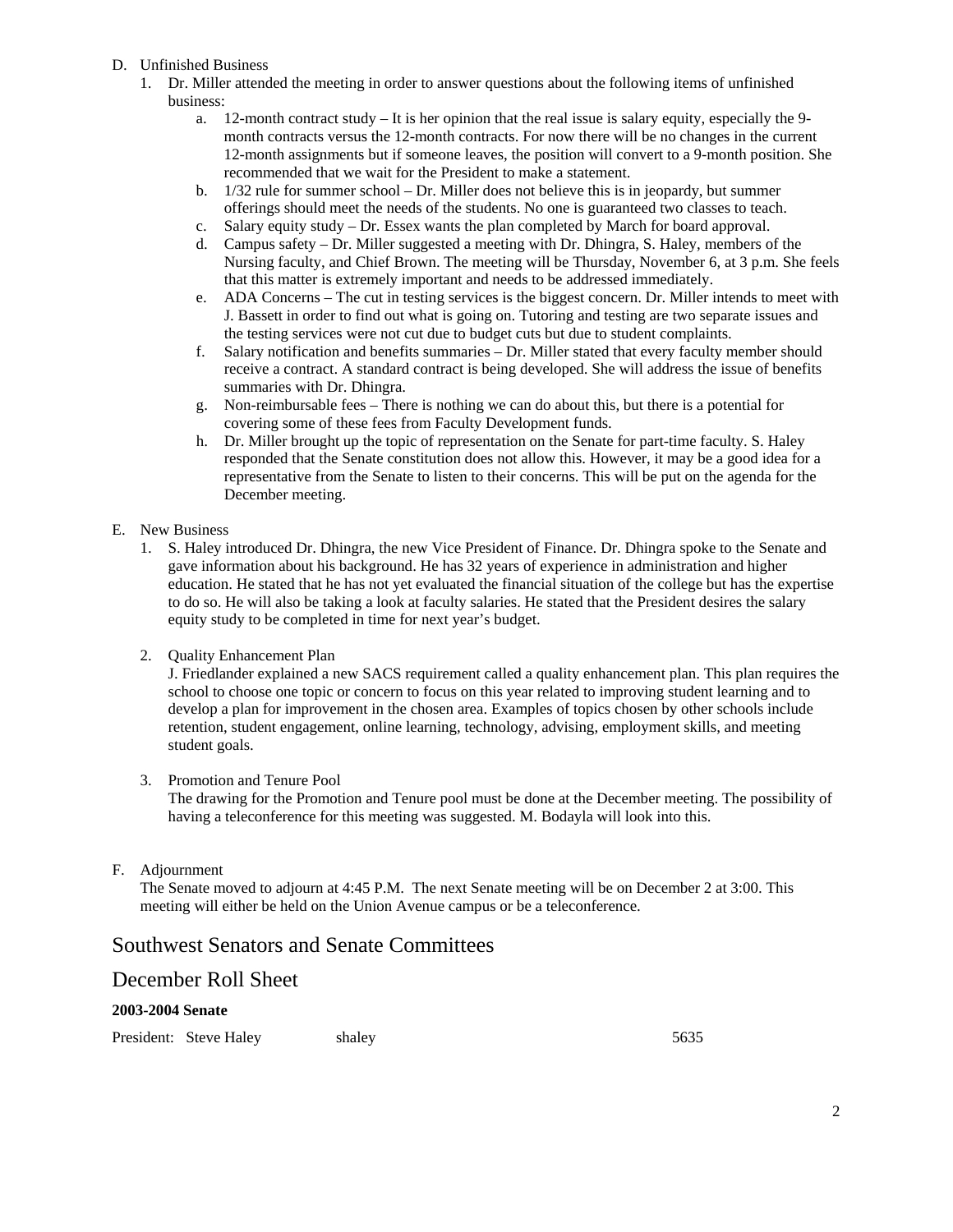# **Division Senators:**

#### **Division Senators of Liberal Studies and Education - Five Seats.** Roll

(Developmental Studies, Education, Fine Arts/Language and Literature, Social and Behavioral Science/Criminal Justice)

| Mary Ann Bodayla (2yrs) | mbodayla  | Social Behav. Sci./Crim. Just. | 5197 |
|-------------------------|-----------|--------------------------------|------|
| Doug Branch (2yrs)      | dbranch   | Fine Arts/Lang. and Lit.       | 4483 |
| Lilliette Smith (2yrs)  | lismith   | Social Behav. Sci./Crim. Just. | 4125 |
| Clark McKinney (1yr)    | cmckinney | Social Behav. Sci./Crim. Just. | 4574 |
| Mark Moses (1yr)        | mmoses    | Developmental Studies          | 4434 |

#### **Division Senators of Business, Career Studies and Technology - Five Seats.**

(Accountacy/Office Adm./Career Studies, Business Adm. and Paralegal Studies, Information Tech/Graphic Arts, Engineering Tech., Industrial and Environ. Tech.)

| Jerry Redmond (2yrs)      | iredmond     | Information Tech., Graph. Arts. | 4410 |
|---------------------------|--------------|---------------------------------|------|
| Gary Spencer (2yrs)       | gspencer     | Engineering Tech.               | 4404 |
| Dale Railston (2yrs)      | drailston    | Indus & Environ Technologies    | 4152 |
| Carl Heinrich (1yr)       | cheinrich    | <b>Engineering Technologies</b> | 4152 |
| Todd Blankenbeckler (1yr) | tblankenbeck | Information Tech., Graph. Arts  | 4677 |

#### **Division Senators of Math, Natural Sciences, & Health Sciences - Four Seats.**  (Nursing, Mathematics, Natural Sciences, Allied Health)

| Bill Turner $(2yr)$  | wturner | <b>Mathematics</b> | 6023 |
|----------------------|---------|--------------------|------|
| David Brace (2yr)    | dbrace  | Allied Health      | 5405 |
| Gerald Foon (1yr)    | gfoon   | Allied Health      | 5412 |
| Lynda Miller $(1yr)$ | lmiller | Natural Sciences   | 4447 |

# **Department Senators:**

**Division: Business, Career Studies & Tech. Departments:** 

- **a. Accountancy, Office Admin. & Career Studies**
- **b. Administration & Paralegal Studies**
- **c. Info. Tech. & Graphic Arts Tech.**
- **d. Engineering Technologies**
- **e. Indus & Environ Technologies**

| Sheridan Park (2yr)     | spark       | Accountancy/ Office Adm.        | 4682 |
|-------------------------|-------------|---------------------------------|------|
| Cristy Crabtree (2yr)   | ccrabtree   | Business Adm. and Paralegal St. | 4668 |
| Roger Schlichter $(1r)$ | rschlichter | Information Tech./Graphic Arts  | 4144 |
| Max Cutler $(2yr)$      | mcutler     | Engineering Tech.               | 4166 |
| Carl Wagner (2yr)       | cwagner     | Industrial and Environ. Tech.   | 4160 |

### **Division: Liberal Studies & Education Departments:**

- **a. Developmental Studies**
- **b. Fine Arts, Languages, and Literature**
- **c. Education**

## **d. Social & Behavioral Science/ Criminal Justice**

| Mickey Beloate (1yr)     | mbeloate   | Developmental Studies                  | 6015 |
|--------------------------|------------|----------------------------------------|------|
| John Pritchard (1yr)     | ipritchard | Fine Arts/Language and Literature 5645 |      |
| Lafayette Gatewood (1yr) | lgatewood  | Education.                             | 5147 |
| Mary Pratt (1yr)         | mpratt     | Social Behav. Sci./Crim. Just          | 6056 |